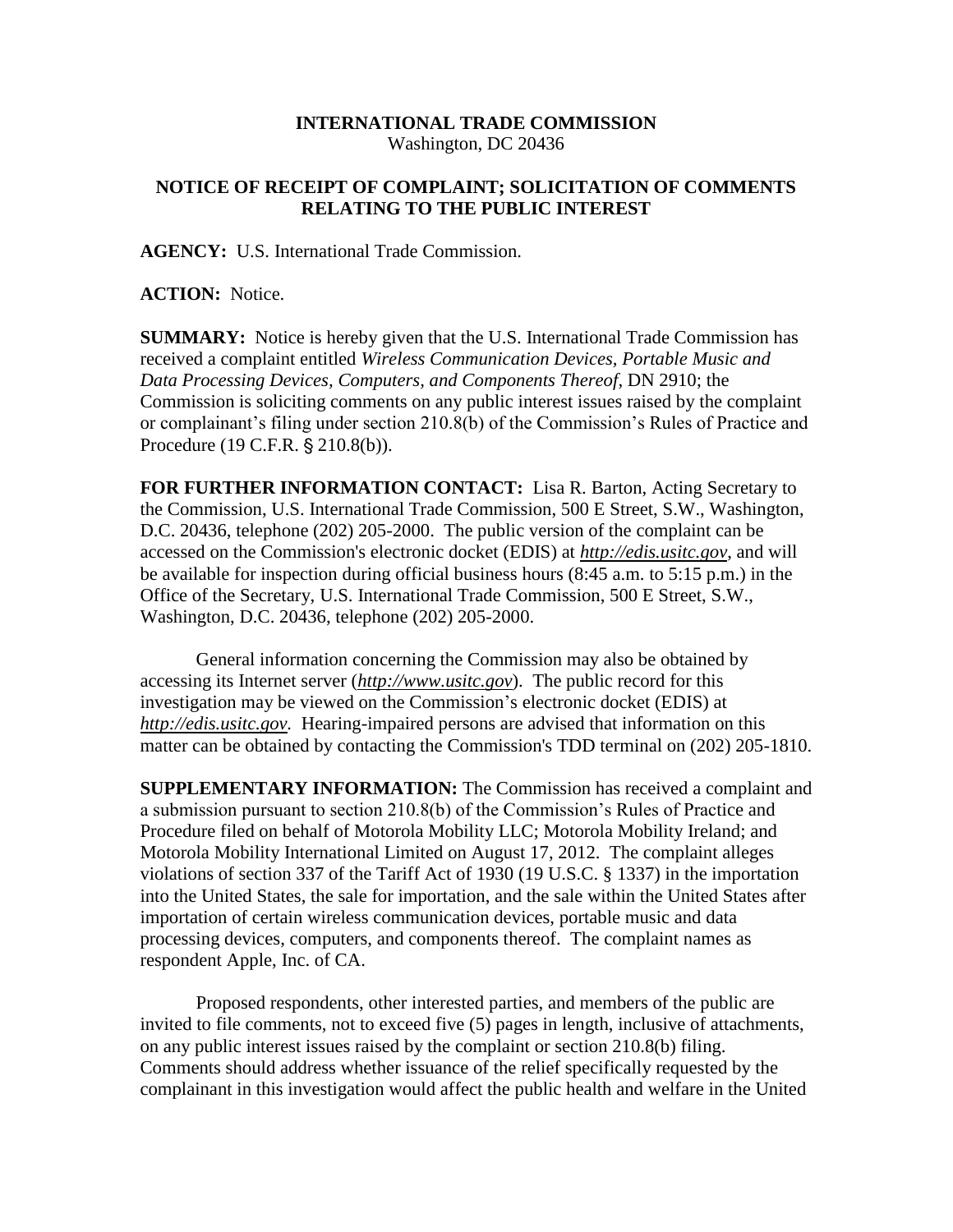States, competitive conditions in the United States economy, the production of like or directly competitive articles in the United States, or United States consumers.

In particular, the Commission is interested in comments that:

- (i) explain how the articles potentially subject to the requested remedial orders are used in the United States;
- (ii) identify any public health, safety, or welfare concerns in the United States relating to the requested remedial orders;
- (iii) identify like or directly competitive articles that complainant, its licensees, or third parties make in the United States which could replace the subject articles if they were to be excluded;
- (iv) indicate whether complainant, complainant's licensees, and/or third party suppliers have the capacity to replace the volume of articles potentially subject to the requested exclusion order and/or a cease and desist order within a commercially reasonable time; and
- (v) explain how the requested remedial orders would impact United States consumers.

Written submissions must be filed no later than by close of business, eight calendar days after the date of publication of this notice in the *Federal Register*. There will be further opportunities for comment on the public interest after the issuance of any final initial determination in this investigation.

Persons filing written submissions must file the original document electronically on or before the deadlines stated above and submit 8 true paper copies to the Office of the Secretary by noon the next day pursuant to section 210.4(f) of the Commission's Rules of Practice and Procedure (19 C.F.R. 210.4(f)). Submissions should refer to the docket number ("Docket No. 2910") in a prominent place on the cover page and/or the first page. (*See* Handbook for Electronic Filing Procedures, http://www.usitc.gov/secretary/fed\_reg\_notices/rules/handbook\_on\_electronic\_ filing.pdf). Persons with questions regarding filing should contact the Secretary (202- 205-2000).

Any person desiring to submit a document to the Commission in confidence must request confidential treatment. All such requests should be directed to the Secretary to the Commission and must include a full statement of the reasons why the Commission should grant such treatment. *See* 19 C.F.R. § 201.6. Documents for which confidential treatment by the Commission is properly sought will be treated accordingly. All